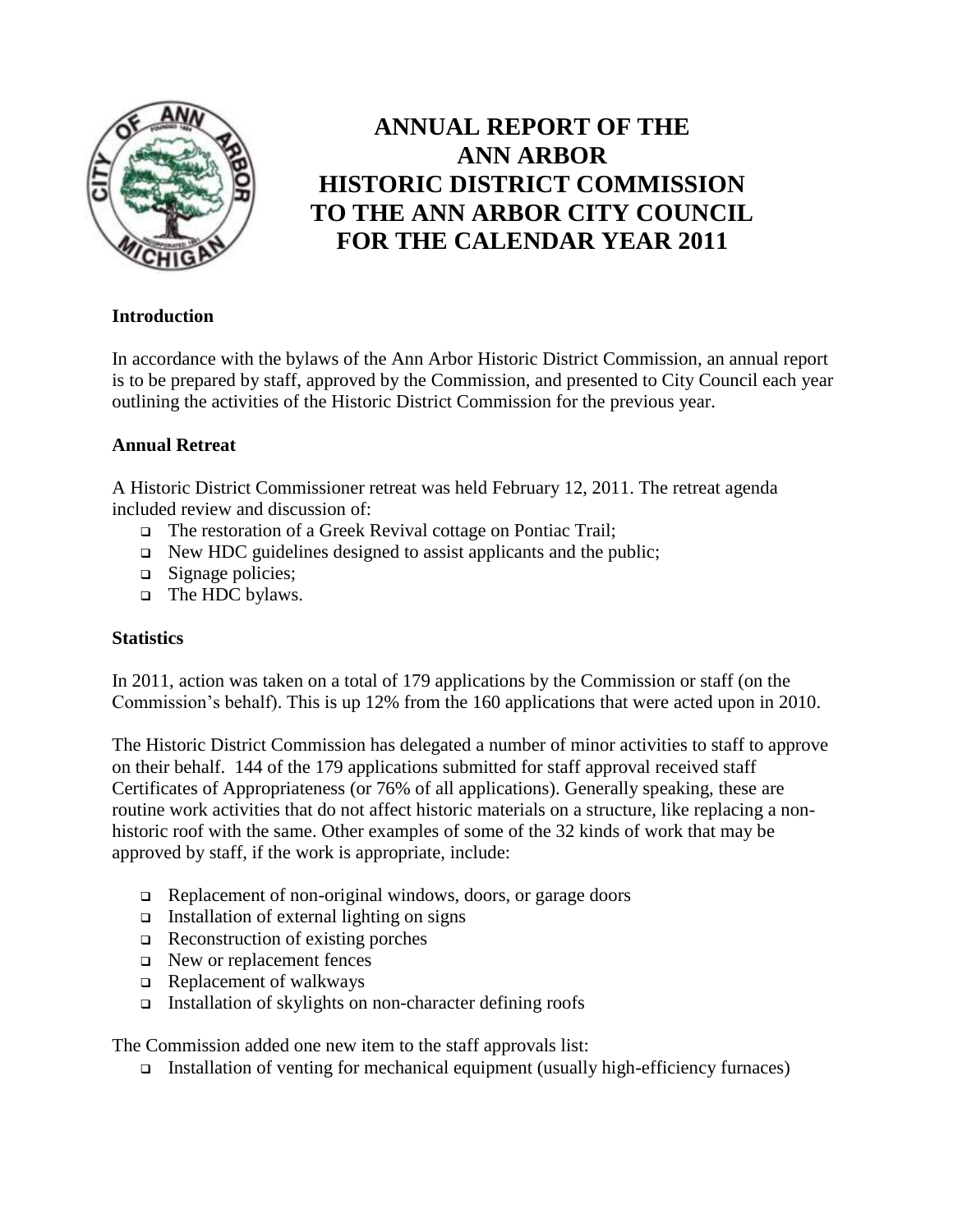The Commission held hearings on the other 35 applications during their regular monthly meetings. Of those applications, 29 (or 83%) received Certificates of Appropriateness and six applications (or 17%) were denied. Two applications (5%) were partially denied, with some portion of the application not being approved while other aspects of the application received Certificates of Appropriateness. All of the sites were visited prior to their hearing by the HDC Review Committee, which is made up of two Commissioners and staff.

The denied work items included:

- a request to construct a second floor addition that was determined to be incompatible in design; the request was later resubmitted with modifications and was approved;
- a request to install a vinyl fabric blade sign, which was determined to be out of proportion and incompatible with the *Secretary of the Interior's Standards for Rehabilitation*;
- $\Box$  a request to construct a new basement egress window, because of the proposed location and multiple basement egress windows already in existence;
- a request to install a second driveway and curb cut on a residential lot;
- $\Box$  the construction of a wood split-rail fence that was an inappropriate design;
- a request for the demolition of a single-car garage and construction of a new two-car garage; the request was later resubmitted with modifications and was approved.

In 2011, a total of 103 building permits were issued for properties within Ann Arbor's historic districts. This represented an investment of \$1,834,836. Of the 1,997 permits issued for all properties in Ann Arbor in 2011, properties within historic districts accounted for 5.2% of the permits. 4.5% of parcels in Ann Arbor are in a local historic district.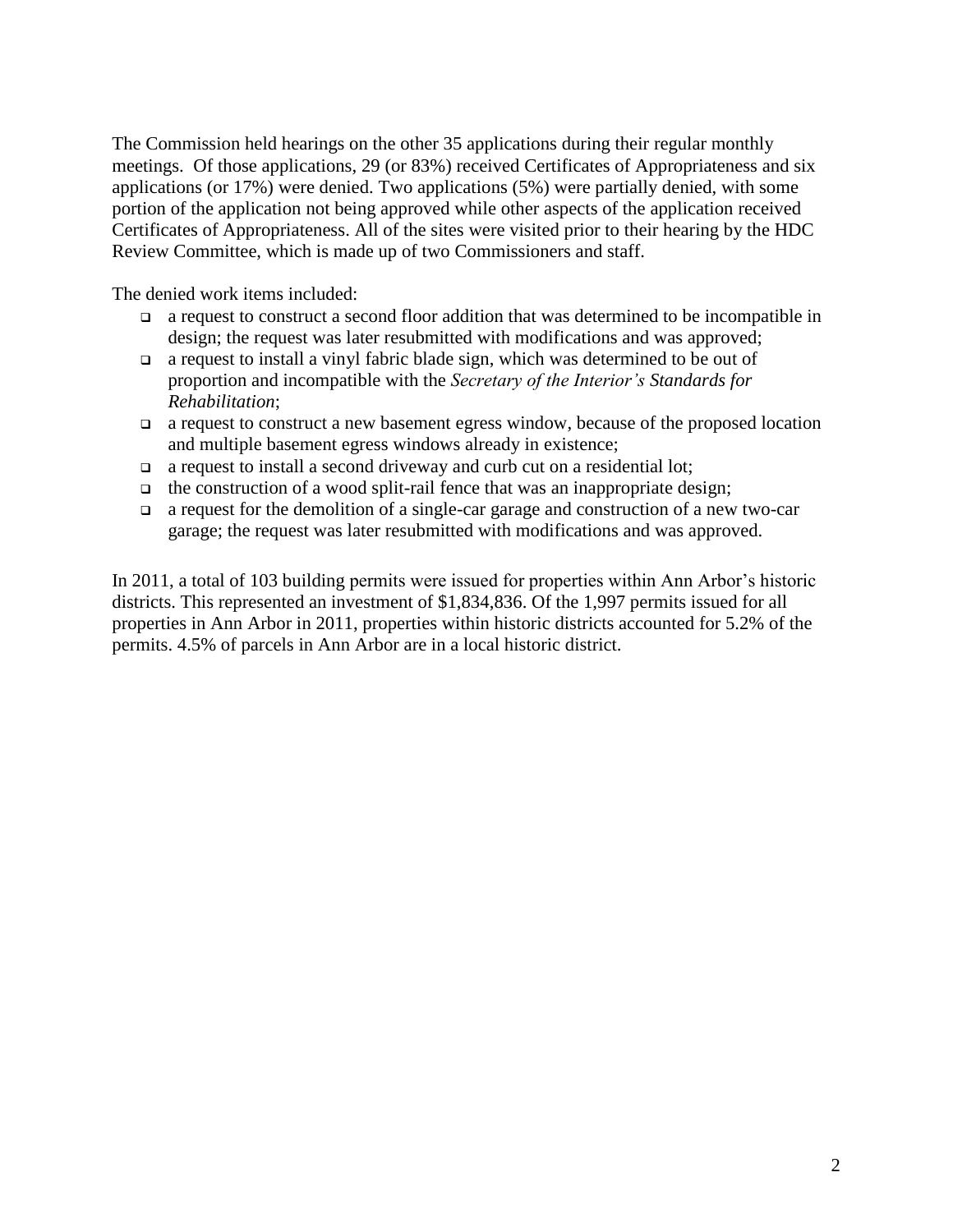# **Historic Preservation Awards**

Each year, the Historic District Commission presents Historic Preservation Awards to property owners who have shown dedication to preservation by rehabilitating or maintaining their historic property. The Ann Arbor Historic District Commission's 2011 awards were presented by Mayor John Hieftje during the June 6, 2011 City Council meeting. A reception for award recipients was held at the Judge Robert S. Wilson House following the ceremony at City Hall.

#### *Rehabilitation Awards*

Rehabilitation Awards recognize substantial work which returns a property to a state of utility through repair or alteration in accordance with good preservation practice as established by the US Department of the Interior. The work facilitates contemporary needs but respects the features of the property which are significant to its historic and architectural values.



#### **Awarded to: Edward Shaffran/Shaffran Equities For: 306 South Main Street, Pratt Block**

Over fifteen years ago Shaffran began the process of removing the false front on the former Kline's Department Store. This year he finished by restoring the elaborate cornice using the Detroit Cornice and Slate Company, who had built the original over 100 years ago. Constructed for a corset factory in 1896, it has seen many uses over the years but was Kline's for almost 70 of them. This rehabilitation

sparked the renovation of other buildings in the 300 block of S. Main which resulted in the removal of all the false fronts that had been added in the 1950s. Today this is the liveliest block in downtown Ann Arbor. It is in the Main Street Historic District.



#### **Awarded to: Inter Cooperative Council (ICC) For: 711 Catherine Street**

The ICC at UM is one of the biggest holders of historic homes in downtown neighborhoods and last year focused on the complete renovation of the Linder Co-op. With the approval of the HDC, they replaced the windows with more energy efficient ones, removed asphalt siding, replaced the clapboard with Hardie plank and restored the late 19<sup>th</sup> century porch. Built in 1894 in the Second

Empire style (note the Mansard roof) with elaborate turned porch posts and cutouts, this house was originally a boarding house but quickly became the Phi Chi fraternity. This medical fraternity was prominently featured in the 1896 Ann Arbor Headlight magazine. It became Linder Co-Op in 1989. We applaud the ICC's commitment to the rehabilitation of its 19 homes in the downtown. This building is in the Old Fourth Ward Historic District.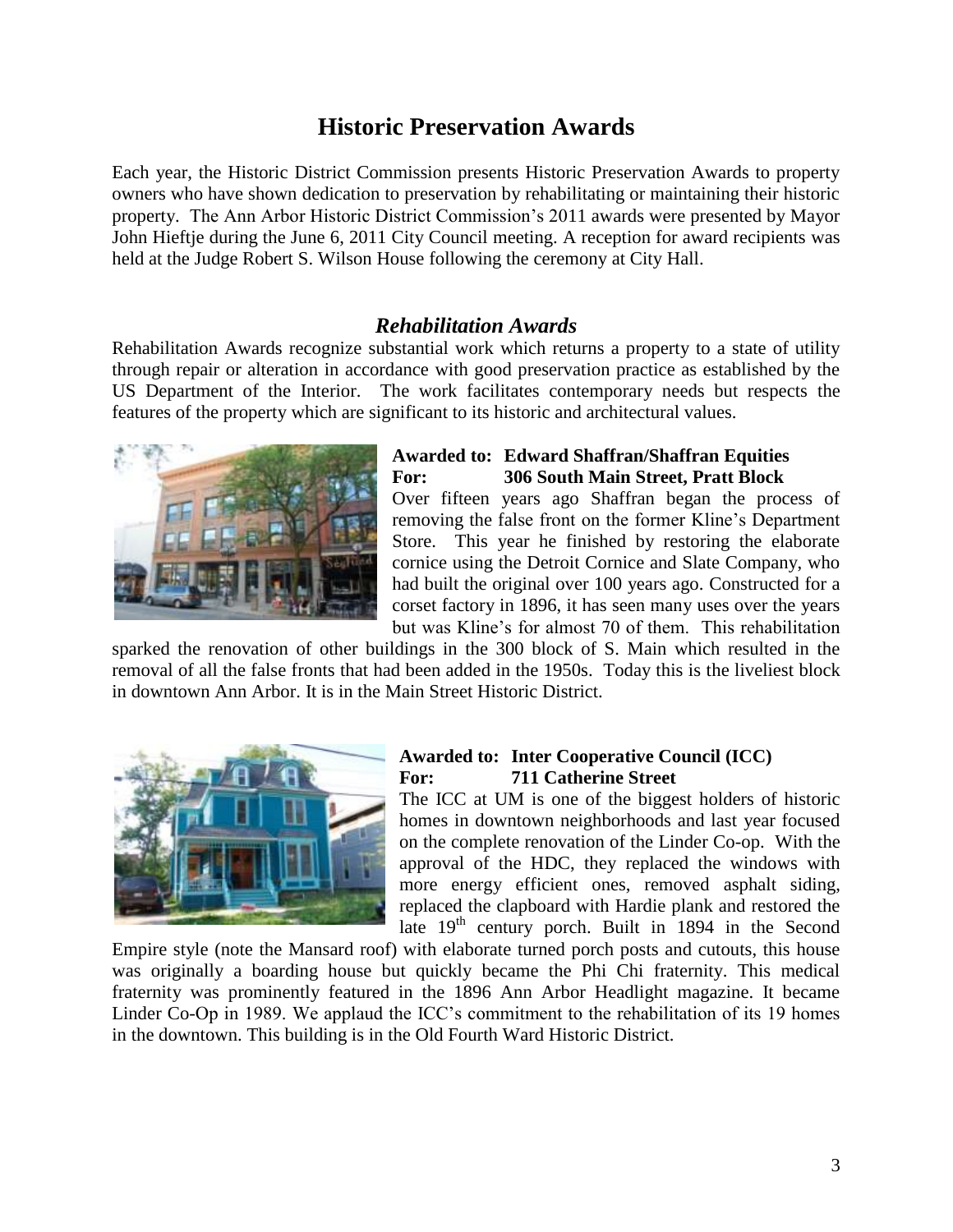

#### **Awarded to: Jean & Randolph Perry For: 1701 Hill Street**

Jean and Randolph love to restore old houses and this one was sorely in need of their care and skills. It was built originally for J. Playfair McMurrich, a Professor of Anatomy and is believed to have been designed by Irving Pond, of the Chicago architecture firm Pond and Pond, in 1894. Pond and Pond are best known as the architects for the Michigan Union and Michigan League. It was built by

contractor John Copeland who bragged about it in one local publication. The house is built in a Colonial Revival style with elements of Craftsman in its massing and details.

## *Preservation Awards*

Preservation awards are given to owners who have undertaken superior maintenance and repair of a significant property to preserve its essential historical, cultural or architectural value for a period of 10 years or more.



## **Awarded to: Helen Pappas For: 809 East Kingsley Street**

This wonderful orange brick Art Deco apartment building, constructed in 1929, has been owned by the Pappas family since 1992. With its Moorish overtones in the pointed arched doorway, this building represents the epitome of Art Deco design and resembles many buildings in Detroit. It was designed by local architect R.S. Gerganoff, who built many buildings in Ypsilanti and also designed the

Washtenaw County Courthouse on Main St. Ms. Pappas has done a fine job of maintaining the historic character of this building overlooking the Huron River. It is in the Old Fourth Ward Historic District.



### **Awarded to: Jeff & Marcia DeBoer For: 1515 Cambridge Road**

This house was built in 1927 and has been owned by the DeBoers since 1997. An article in the *Ann Arbor News* in 2003 pictured Jeff demonstrating the painting techniques he used to maintain the interior of this fine foursquare stucco home. He has also meticulously restored all the windows of the home.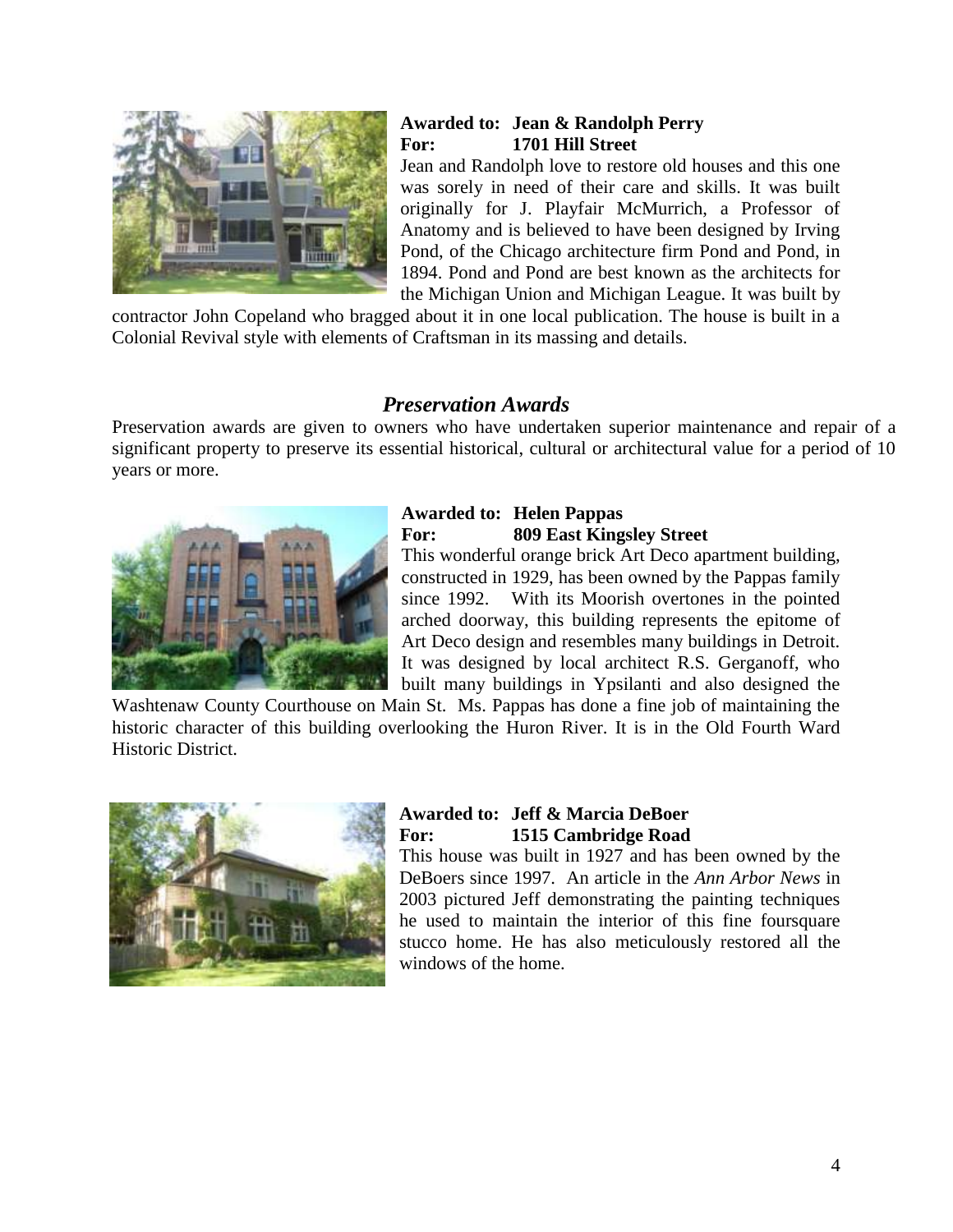

## **Awarded to: Walter Spiller For: 548 South Fifth Avenue**

Walter Spiller purchased this property in 1977 and has preserved it and four other properties nearby on Madison as well. The house is a vernacular workman's house, probably dating to 1883 when the Kern family is first listed as living here. It has the distinctive round window in the attic, 2 over 2 windows and a heavy eave overhang from the roof. Kern family members lived here from then until circa 1940. This street was occupied entirely by Germans, including Stierle, Haller, and Mann, Stampfler, Gauss, Fiegel, Kern and Seeger families and forms the heart of the Germantown neighborhood.



### **Awarded to: George & Danielle Kuper For: 431 Highland Road**

This is one of the many homes in this neighborhood designed by Wells Bennett, a former Dean of the UM School of Architecture It was built in 1927 for A.F. Shull, Associate Professor of Zoology at UM and purchased by the current owners in 1989. The owners have done a wonderful job of maintaining the exterior of this Tudor style home as it was designed by Bennett. It still manifests

the pointed Gothic arch doorway, the half timbering and the steep roof pitch typical of this style.



#### **Awarded to: Bethlehem United Church of Christ For: 423 South Fourth Avenue**

The Bethlehem Congregation is one of a handful of downtown churches that has remained on its original site while most of its members have moved away from what had once been an almost exclusively German neighborhood. The church was built in 1895 and designed by Detroit architect Richard Rasemann under the pastorship of Rev. John Neuman. It is built of fieldstone in the

Richardsonian Romanesque style. An addition in the style of the original was constructed in 1935. We applaud the stewardship of this magnificent church with its beautiful stained glass windows, old organ and wonderful interior. The State of Michigan marker on the front lawn reminds us that they are the oldest German church in Michigan.



#### **Awarded to: Firestone/Bridgestone Tire Company For: 402 East Huron Street**

This auto repair and tire store is still in its original 1930 configuration and still has many of its original windows. It is another example of a business that is still serving customers downtown and adds to the pleasure of living in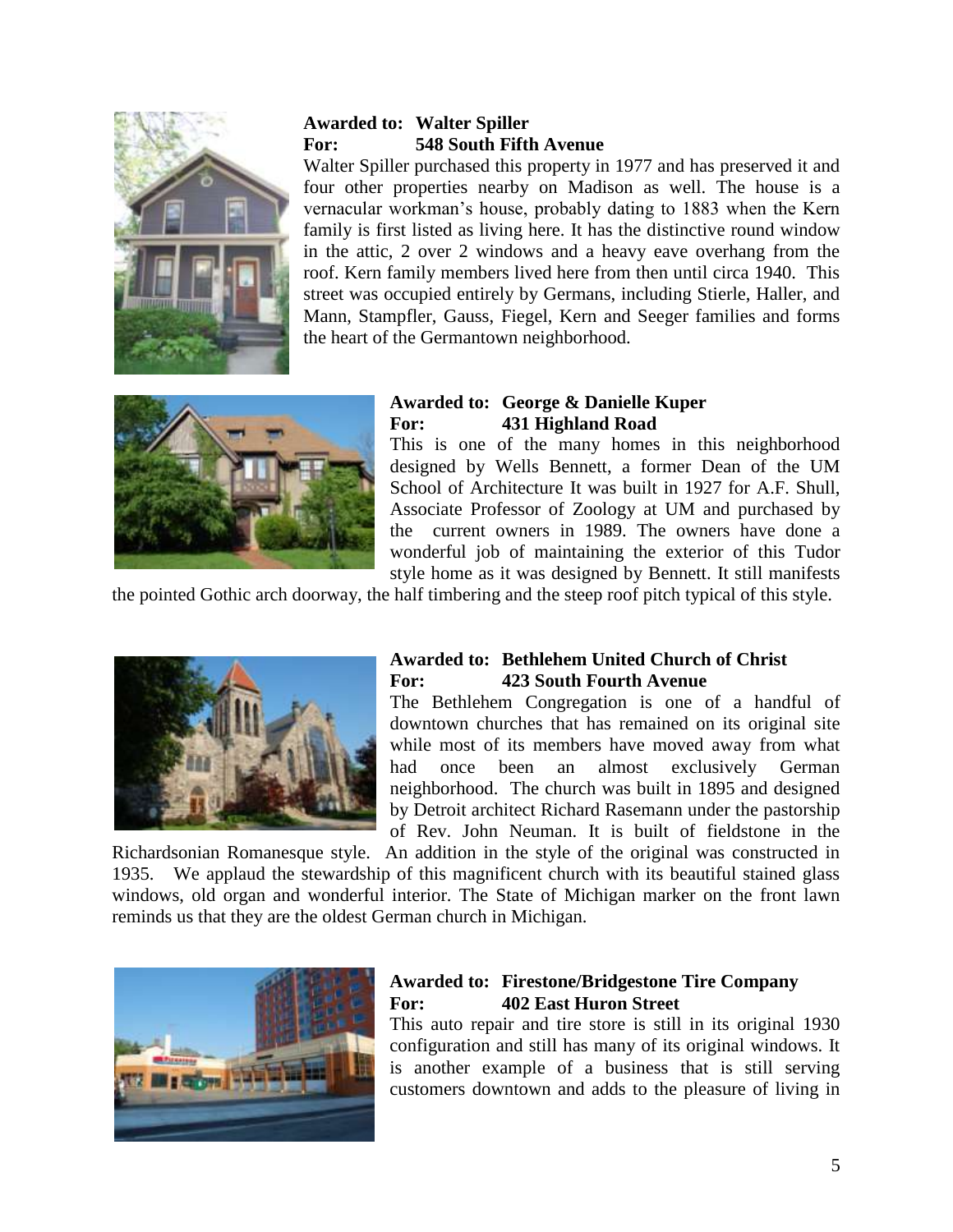this neighborhood. The friendly onsite manager is proud of his building and it is maintained in excellent repair despite the fact their parent company is in Tennessee. We applaud the continued use of a building designed for this purpose and its continued service to downtown.



## **Awarded to: Tom & Linda O'Brien For: 808 Lawrence Street**

Members of the O'Brien family have lived on this site since the 1920s, shortly after it was built in 1917. The current owners have continued the tradition and raised their children here. We applaud their maintenance of owner occupancy in what is primarily a student neighborhood. The O'Briens have maintained this lovely Craftsman house with its details of

overhanging eaves, stone foundation porch, and different materials for the first and second floors—all features of the style. We applaud them for living downtown and maintaining their property as well as others nearby. The house is located in the Old Fourth Ward Historic District



### **Awarded to: Alison Marsh For: 513 Second Street**

This is one of the first buildings constructed in this neighborhood when it was platted as William S. Maynard's Second Addition in 1846 and may date to circa1850. We find David Rupp, a cabinet maker, living on the east side of West Second in 1868 and living at #17 in 1872. It was later renumbered to #37 and is associated with the Gakle family in the 1890s, an early pioneer family. The house exhibits the

features of the domestic Greek Revival, with the long portion of the house facing the street and tiny eyebrow windows in the upper storey. We applaud the Marsh family for restoring this house. It is in the Old West Side Historic District

# *Special Merit Awards*

These are awarded to projects that focus on an unusual aspect of a historic property.



West Side Historic District.

# **Awarded to: Scott Kunst & Jane Rayburn, Old House Gardens**

**For: 536 Third Street** 

We applaud the adaptive reuse of the former barn-like garage in the rear of their home for the operation of their internationally famous antique bulb business. They gave up looking for a historic farm and decided to stay in town and create new green office and shipping space and expand their network of urban micro-farms. This business is in the Old